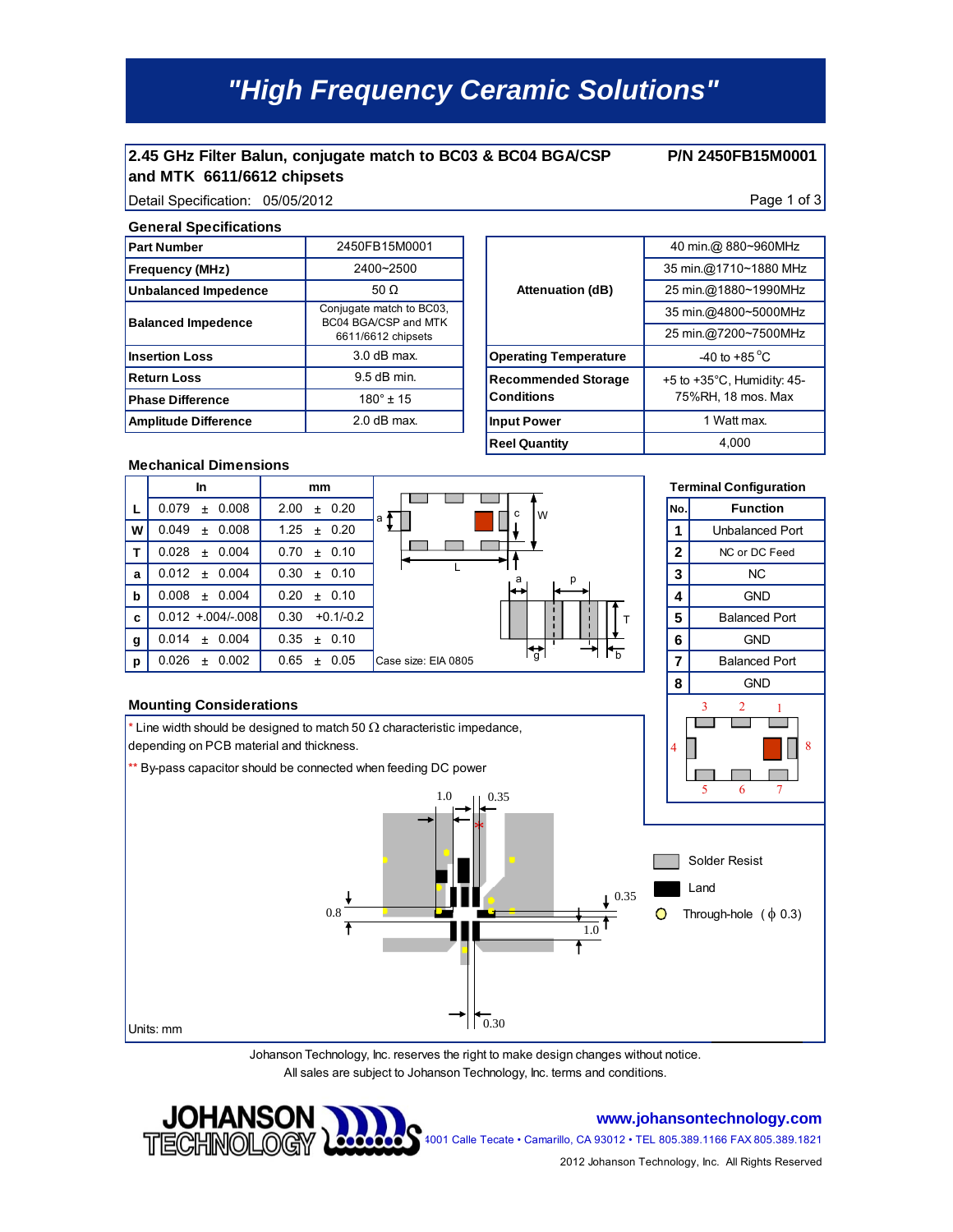# *"High Frequency Ceramic Solutions"*

### **2.45 GHz Filter Balun, conjugate match to BC03 & BC04 BGA/CSP and MTK 6611/6612 chipsets**

**P/N 2450FB15M0001** 

Detail Specification: 05/05/2012 Page 2 of 3

#### **Technical Note for DC Feed**



Johanson Technology, Inc. reserves the right to make design changes without notice. All sales are subject to Johanson Technology, Inc. terms and conditions.



**www.johansontechnology.com** 4001 Calle Tecate • Camarillo, CA 93012 • TEL 805.389.1166 FAX 805.389.1821

2009 Johanson Technology, Inc. All Rights Reserved